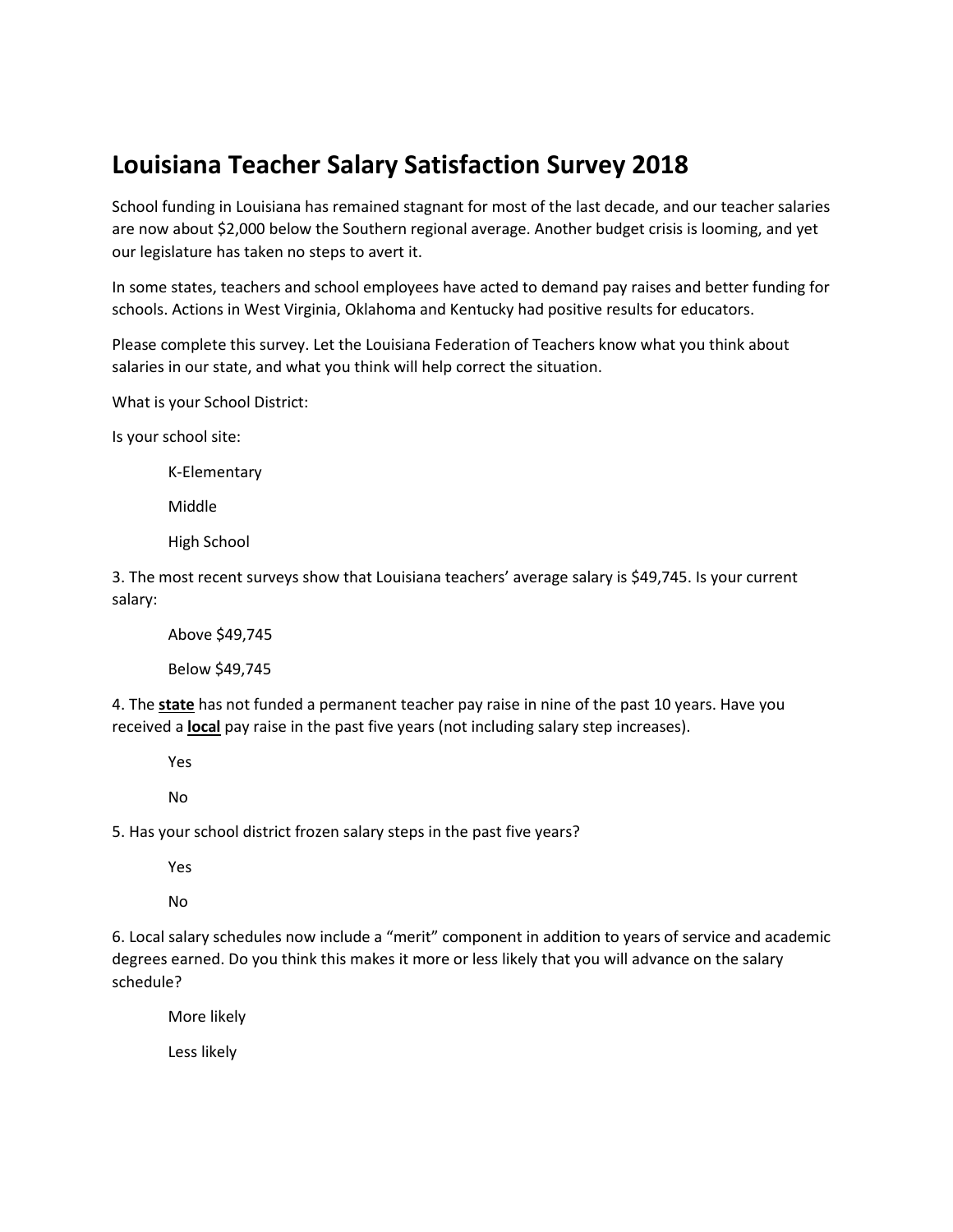7. Does your school district have a salary schedule that is easy to understand?

Yes

No

8. Does your district salary schedule have more than 20 steps?

Yes

No

9. Have you considered leaving the profession because of low pay?

Yes

No

10. Teacher salaries are paid from a combination of state and local funds. Do you believe the state or your local school board should fund substantial pay raises?

State

Local

A combination of both

11. Would you be more willing to support a sales tax or a property tax to fund pay raises from your local school board?

Sales tax Property tax Both Neither

12. Should local Industrial Tax exemptions be limited in order to fund pay raises from your local school board?

Yes

No

13. Would you support a small state income tax increase in order to fund pay raises from the state?

Yes

No

14. Should the state limit business tax exemptions and rebates in order to fund pay raises for educators?

Yes

No